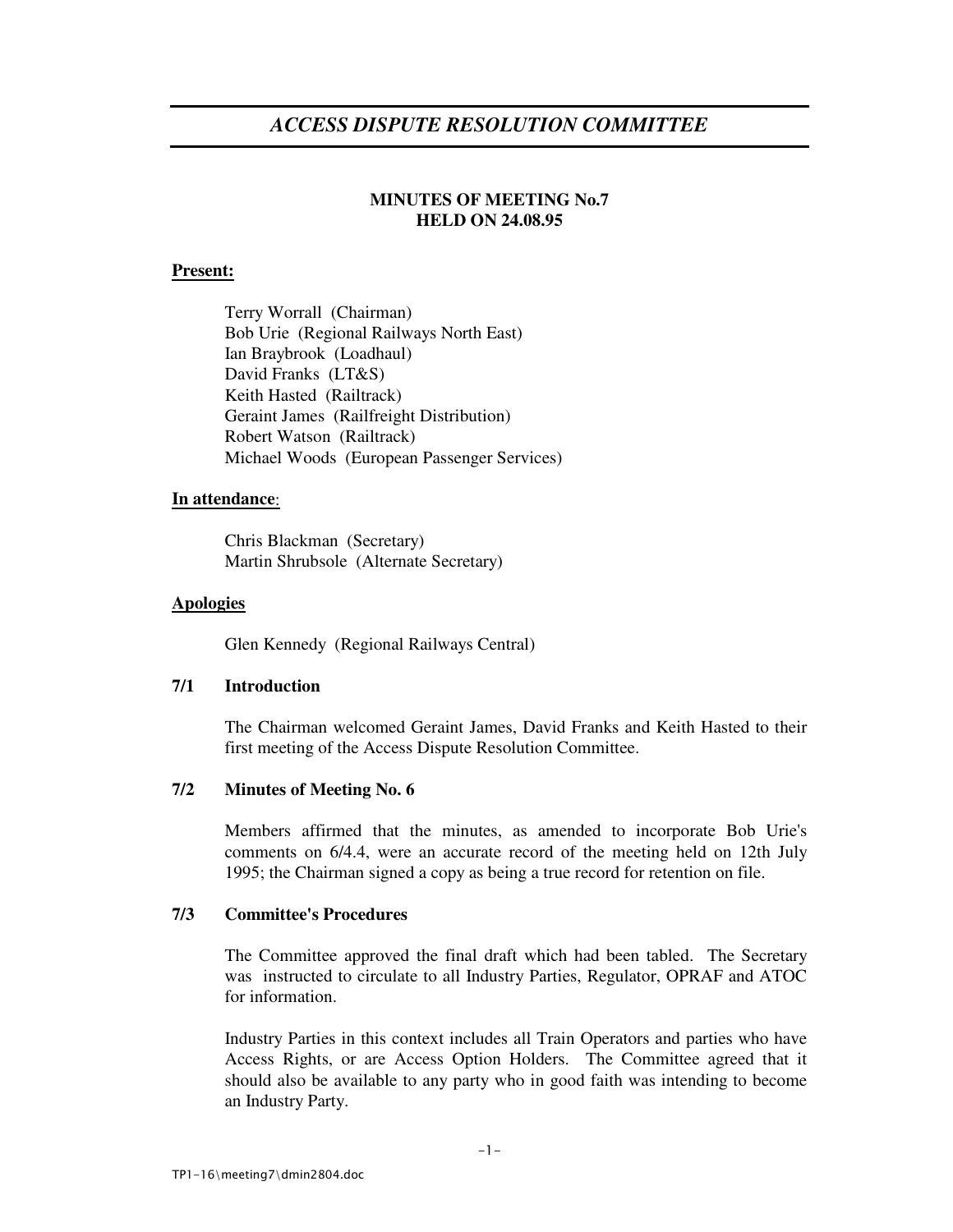# **7/4 Status of Dispute Resolution Committees**

# **7/4.1 Insurance of Chairman and Secretary**

The Committee noted the paper that had been circulated by the Secretariat and agreed that it was not appropriate for the Independent Chairman, or an Independent Secretary, to be insured on a policy of Railtrack, BRB or any other Industry Party. The problems in assessing the degree of risk for a separate specific policy were also noted.

It was agreed that the appropriate way forward was to adopt a position similar to the RIDR and incorporate into the Access Dispute Resolution Rules a provision that none of the Chairman, Deputy Chairman, Independent Vice Chairman, Committee Secretary or Dispute Secretary should be liable to any party, for act or omission (including negligence) in connection with Committee proceedings or any dispute determined by the Committee or Chairman, unless the act or omission is established to have been in bad faith. The Committee also noted that an act or omission "in bad faith" would not have been protected by an insurance policy anyway.

The Secretary was instructed to prepare the necessary documentation to progress the necessary changes to the Dispute Rules.

Michael Woods expressed some concern that the change agreed might infringe the Unfair Contract Terms Act; it was agreed that advice on this point should be sought from lawyers.

#### **Action: Secretary**

# **7/4.2 Relationship with Railway Industry Dispute Resolution Procedures**

Martin Shrubsole tabled a memorandum produced by Linklaters and Paines providing a brief summary of the role and processes for Railway Industry Dispute Resolution (RIDR). The Committee noted that RIDR has a wider range of interest and potential interested parties than the ADRC, and consequently, to avoid having a much bigger Committee, the constituency boundaries have been redrawn. The Committee will consist of 5 members plus a chairman.

There are two issues to be addressed. Firstly, concerning the relationship between ADRC and RIDRCommittee, there could be matters referred for dispute resolution which involve both access and non-access aspects. Such hybrid matters would be referred in the first place to RIDRC, but RIDRC could elect that ADRC first hear the Access elements and report back on their resolution to RIDRC. Secondly there is a process issue concerning the actual appointment (and removal) of the Chairman. RIDRC will not be empowered to appoint or dismiss its own Chairman or to amend its own rules of procedure. These functions will be performed by a body called the Railway Industry Dispute Council which will consist of eleven members drawn from representatives of the Class Representative Committee plus three members representing other interests including BRIS.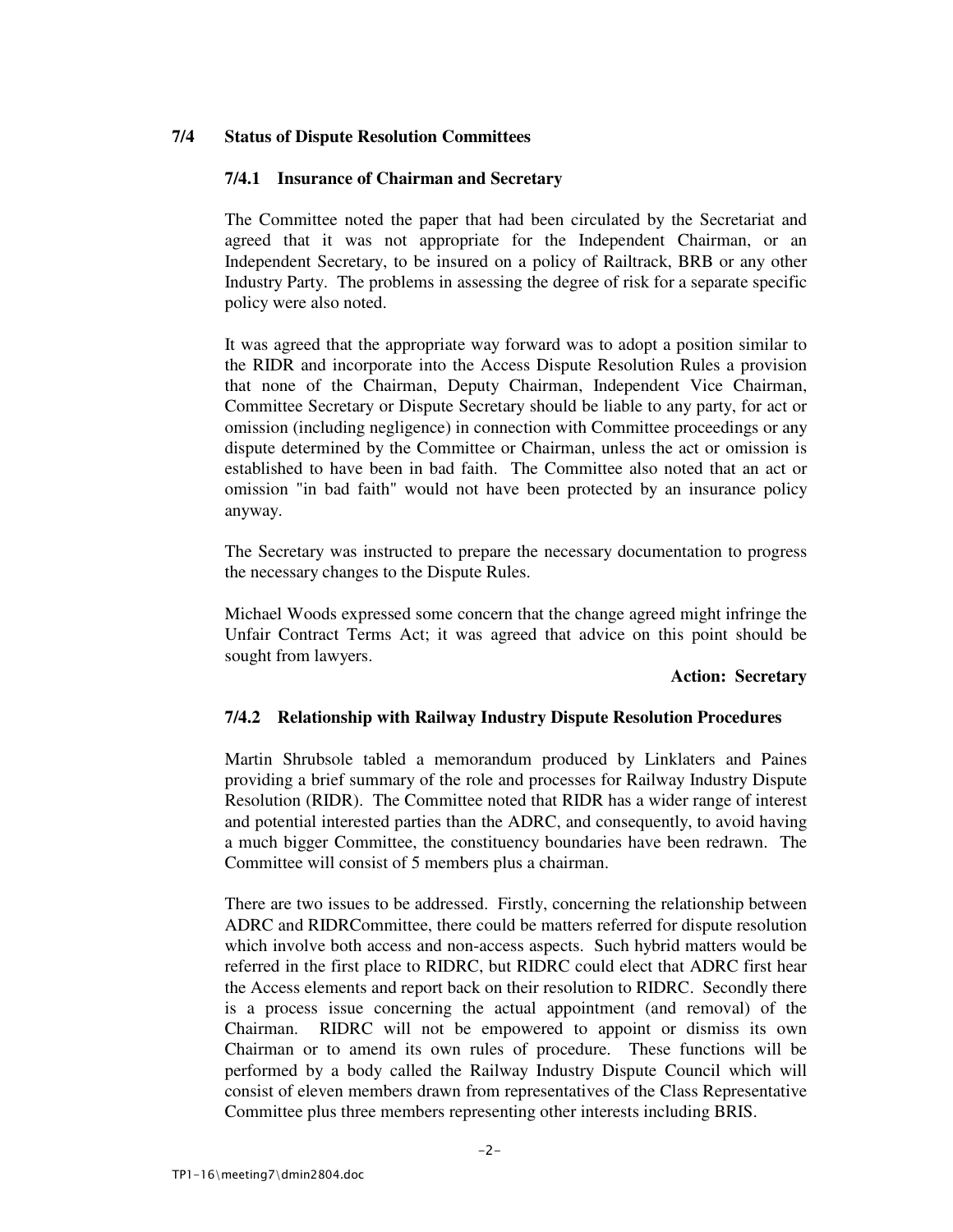The Committee noted the points raised and that these are being progressed by the RIDR Working Party.

### **7/4.3 Administration and Financing Procedures**

Noted that the further information promised on this topic, which would be available for application to both RIDR and ADRC, was expected imminently from Messrs Linklaters. The Committee authorised the Secretariat to proceed to open a Bank account and to set up the associated administration and financing procedures in accordance with the advice received. The Committee will expect to be advised before its next meeting on the actions taken.

#### **Action: Secretary**

# **7/5 Appointment of New Chairman**

It was noted that the Industry was now moving towards seeking a Chairman for both ADRC and RIDR and that there was advantage in timing interviews for both posts simultaneously to provide opportunity for making a common appointment if the two Committees so wished. The Committee agreed that advertising the two posts externally is the correct course, with all procedures for appointment clearly seen as open and unbiased.

However the timescales for this process will make the appointment of a new Chairman by the 1st October almost impossible. The Committee therefore resolved to propose an amendment to Dispute Rule A3.5 that would provide for the extension of the existing Chairman for a period up to 6 months. The Secretary was remitted to process this as a Proposal for Change, via the quickest route available.

#### **7/6 Budget for the Access Dispute Resolution Committee**

Members reviewed the revised budget figures that had been prepared and approved a budget for the 6 month period from the 1st October for £100k which includes start up costs. The Committee also approved the preliminary budget for 1996/97 at £200k, which would be reviewed at the December meeting of the Committee.

The Secretary was instructed to proceed to raise from each Industry Party the levy for the period October 1995-March 1996 in accordance with the provisions of the Access Conditions and secondly to advise the Industry Players of the expected figure for 1996/97 so that they could make the necessary budget provision.

The Committee also agreed that it was proper for Railtrack and BRB to raise charges for the work undertaken by their personnel as Chairman and members of the Secretariat of the Committee with effect from 1st October 1995.